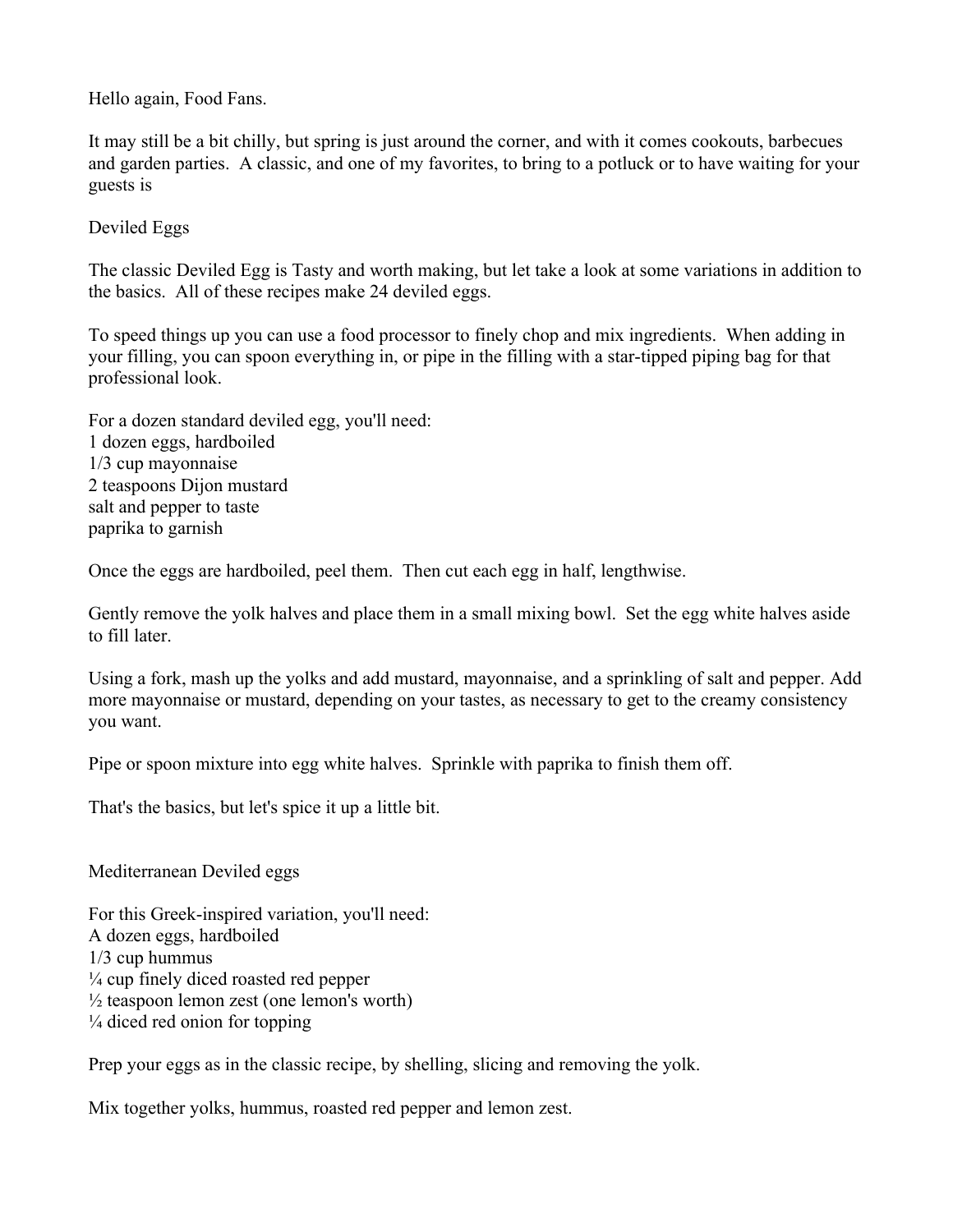Pipe or spoon mixture into egg white halves. Sprinkle with red onion.

Breakfast Deviled Eggs

For this morning treat, you'll need: A dozen eggs, hardboiled 1/3 cup garden veggie cream cheese 3 slices of bacon, cooked and crumbled 4 tablespoons everything bagel seasoning to garnish

Again, prep your eggs as in the classic recipe.

Mix together yolks, cream cheese, and bacon crumbles.

Pipe or spoon mixture into egg white halves. Sprinkle with everything bagel seasoning.

Hellfire Deviled Eggs

This recipe isn't for the faint of heart, so tread carefully with this spicy take. You'll need: A dozen eggs, hard boiled 1/3 cup mayonnaise a pinch of cayenne 1 teaspoon hot sauce 4 tablespoons finely diced, seeded jalapeno

As always, prep your eggs as in the classic recipe.

Mix together yolks, mayo, cayenne and hot sauce.

Pipe or spoon mixture into egg white halves. Sprinkle with jalapeno.

Roast Beef Sammie Deviled Eggs

This savory iteration calls for: 1 dozen eggs, hardboiled  $\frac{1}{2}$  cup finely diced roast beef from the deli  $\frac{1}{2}$  cup mayonnaise 1 tablespoon finely chopped chives 2 teaspoons Dijon mustard 2 tablespoons minced pepperoncini

Again, prep your eggs as in the classic recipe.

Mix together yolks, roast beef, mayo, chives, and mustard.